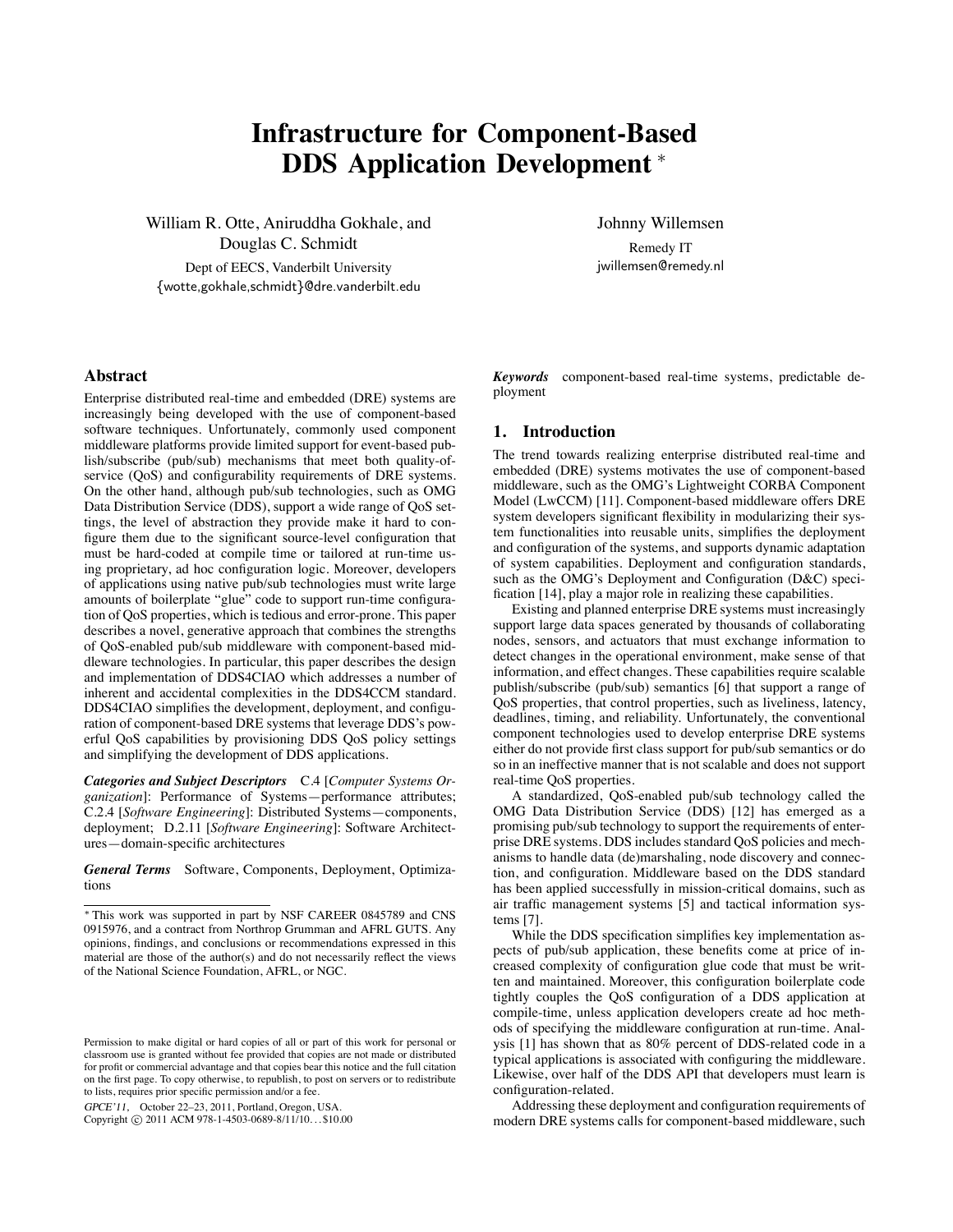as LwCCM, to provide first-class support for QoS-enabled, pub/ sub technologies, such as DDS. This need has been recognized and documented through the efforts of industry and academic collaborators in the OMG *DDS for Lightweight CCM* (DDS4CCM) [13] specification. Implementing this specification is hard, however, due to inherent and accidental complexities in integrating LwCCM and DDS. The inherent complexities stem from (1) differences in the language bindings and memory management strategies of the two middleware technologies, (2) incompatibilities between the various specifications, (3) deployment and configuration challenges to recognize DDS abstractions within LwCCM, and supporting variants of DDS in a single LwCCM implementation. The accidental complexities stem from (1) manual approaches to creating the deployment and configuration metadata for DDS elements within Lw-CCM, and (2) the need to minimize run-time overhead imposed by both the deployment and configuration metadata, and the additional abstraction atop native DDS.

This paper describes how we have integrated LwCCM and DDS to address the inherent and accidental complexities described above as follows:

- 1. We make systematic use of the extensible interface pattern in the form of mixins to extend existing interfaces as well as the deployment and configuration metadata to bridge the incompatibilities between the two technologies.
- 2. We describe a template-driven code generation approach that maximizes the potential for portability between various DDS implementations and maximizes maintainability.
- 3. We provide options to customize the integration, which ensures that the runtime footprint of the resulting system does not pay unwanted memory footprint penalties.
- 4. We support improvements to the D&C approach mandated by the DDS4CCM specification.

Our contributions enable the realization of a product-line of DDS4CCM systems where it is possible to vary the implementations of the DDS technology used as well as support a wide range of port types for the LwCCM component technology. Empirical evaluations of our approach demonstrate that our implementation of the DDS4CCM specification, which we call DDS4CIAO, substantially eases the development of DDS-based applications while providing performance almost identical to native DDS applications.

The remainder of this paper is organized as follows. Section 2 summarizes key challenges encountered when integrating DDS within LwCCM; Section 3 describes the design of DDS4CIAO that resolves the challenges described in Section 2.3; Section 4 examines the code generation of DDS4CIAO and analyzes the results of experiments that evaluate the performance of DDS4- CIAO; Section 5 compares DDS4CIAO with related work, and Section 6 presents concluding remarks.

## **2. Impediments to Integrating LwCCM and DDS**

In this section we present both the inherent and accidental challenges in providing first class support for Data Distribution Service (DDS) within the Lightweight CORBA Component Model (Lw- $CCM$ ).<sup>1</sup> To better appreciate these challenges, we first provide an overview of LwCCM and DDS, and the deployment and configuration standard. Subsequently we elaborate on the challenges.

## **2.1 Overview of Relevant Middleware Technologies**

This section provides an overview of OMG LwCCM and OMG DDS.

### **2.1.1 The Lightweight CORBA Component Model (LwCCM)**

The OMG Lightweight CCM (LwCCM) [11] specification standardizes the development, configuration, and deployment of component-based applications. LwCCM uses CORBA's distributed object computing model as its underlying architecture, so applications are not tied to any particular language or platform for their implementations. *Components* in LwCCM are the implementation entities that export a set of interfaces usable by conventional middleware clients as well as other components. Components can also express their intent to collaborate with other components by defining *ports*, including (1) *facets*, which define an interface that accepts point-to-point method invocations from other components, (2) *receptacles*, which indicate a dependency on point-to-point method interface provided by another component, and (3) *event sources/sinks*, which indicate a willingness to exchange typed messages with one or more components.

*Homes* are factories that shield clients from the details of component creation strategies and subsequent queries to locate component instances. A container in LwCCM provides an operating environment that can be configured and shared by components requiring a common set of QoS policies and functional support.

#### **2.1.2 The OMG Deployment and Configuration**

The OMG Deployment and Configuration (D&C) specification [14] provides standard interchange formats for metadata used throughout the component application development lifecycle, as well as runtime interfaces used for packaging and planning. Figure 1 depicts an architectural overview of the OMG D&C model.



**Figure 1.** An Overview of OMG Deployment and Configuration Model

The runtime interfaces defined by the OMG D&C specification for deployment and configuration consists of the two-tier architecture comprising a set of global entities used to coordinate deployment and a set of node-level entities used to instantiate component instances and configure their connections and QoS properties. In addition to the runtime entities described above, the D&C specification also contains an extensive data model that is used to describe component applications throughout their deployment lifecycle. The D&C metadata defined by the data model contains a section where arbitrary configuration information may be included in the form of a sequence of name/value pairs, where the value may be an arbitrary data type. This configuration information is used to describe everything from basic configuration information (such as shared library entrypoints and component/container associations) to more

<sup>1</sup> The LwCCM is a subset of the OMG CORBA Component Model. In the rest of this paper we refer to LwCCM because of our focus on DRE systems but the issues apply equally well to CCM.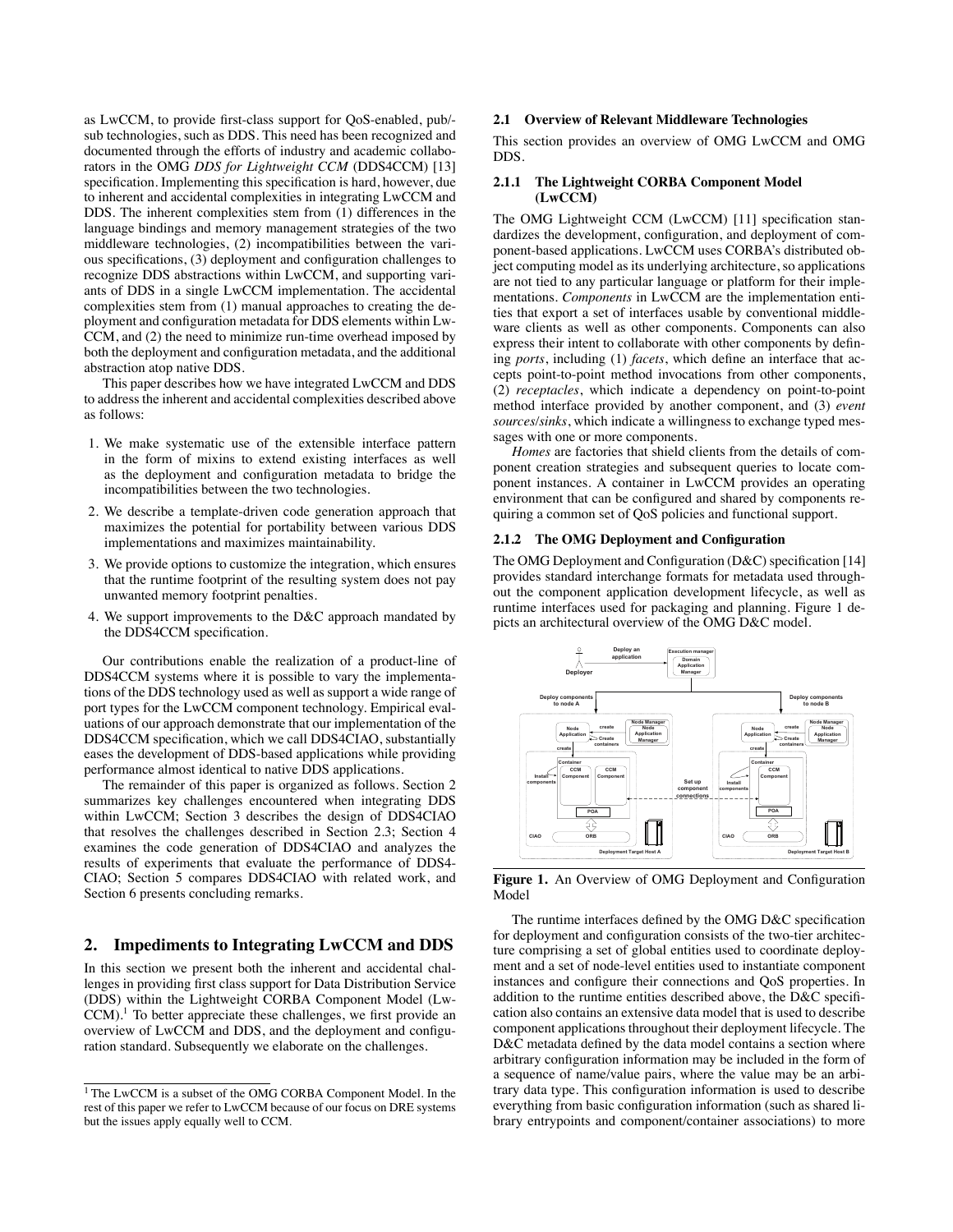complex configuration information (such as QoS properties or initialization of component attributes with user-defined data types).

#### **2.1.3 Overview of the OMG Data Distribution Service (DDS)**

The OMG DDS specification [12] defines a standard architecture for exchanging data in pub/sub systems. DDS provides a global data store in which publishers and subscribers write and read data, respectively. DDS provides flexibility and modular structure by decoupling: (1) *location*, via anonymous publish/subscribe, (2)*redundancy*, by allowing any numbers of readers and writers, (3) *time*, by providing asynchronous, time-independent data distribution, and (4) *platform*, by supporting a platform-independent model that can be mapped to different platform-specific models, such as C++ running on VxWorks or Java running on Real-time Linux.

DDS entities include *topics*, which describe the type of data to be written or read, *data readers*, which subscribe to the values or instances of particular topics, and *data writers*, which publish values or instances for particular topics. Moreover, *publishers* manage groups of data writers and *subscribers* manage groups of data readers.

Properties of these entities can be configured using combinations of DDS-supported QoS policies. Each QoS policy has ∼2 parameters, with the bulk of the parameters having a large number of possible values, *e.g.*, a parameter of type long or character string. DDS provides a wide range of QoS capabilities that can be configured to meet the needs of topic-based distributed systems with diverse QoS requirements. DDS' flexible configurability, however, requires careful management of interactions between various QoS policies so that the system behaves as expected. It is incumbent upon the developer to use the QoS policies appropriately and judiciously.

#### **2.2 Addressing Limitations in the LwCCM Port System via DDS4CCM**

The OMG's DDS4CCM [13] specification was developed to overcome the following limitations in LwCCM and DDS while still preserving the inherent advantages of each technology.

**Limitation 1: Support for event-based pub/sub communication in LwCCM is extremely limited.** LwCCM does not specify a particular distribution middleware that must be used inside the container for communicating events. While this approach allows a substantial amount of flexibility on the part of implementation authors, allowing them to choose to implement this support using, for example, the CORBA Event Service or CORBA Notification Service, has two important drawbacks. First, the integration of new pub/sub middleware requires modification of not only the core container implementation, but potentially also the deployment and configuration infrastructure in order to properly operate. As a result, this is an extremely complex task, often requiring that the integrator be an expert in both the LwCCM implementation and the desired distribution middleware.

Second, in order to remain completely generic, the interface available to component developers for event-based communication consists of only two operations: 1) a single method per port that allows for a single event to be published at a time, and 2) a single callback operation that provides an event to the component as it arrives. This prevents the component from taking advantage of many features of pub/sub messaging middleware that provide for status notifications and per-message QoS adjustment.

**Limitation 2: Grouping of related services must be done in an ad-hoc manner.** In many cases, services offered by a component require more than one interface in order to provide correct operation. As a simple example, consider a scenario in which two components expect to cooperate via mutually connected interfaces. In this scenario, one component provides an interface "A" and re-

quires an interface "B", while another component provides complementary ports (*i.e.,* provides "B" but requires "A"). In order for semantically correct operation, the connections for both "A" and "B" must go to the same component, but there exists no way in LwCCM to indicate this constraint on an interface level. To accomplish this goal, developers must rely on ad-hoc naming conventions and documentation. This approach has the unfortunate side effect of complicating the planning process and potentially causing subtle and pernicious run-time errors if connections are mis-configured.

The DDS4CCM specification addresses these limitations by enabling LwCCM to leverage the powerful pub/sub mechanisms of DDS. First, it provides a substantially simplified API to the application developer that completely removes the configuration of the DDS middleware from the scope of the application developer. Second, it provides a set of ready-to-use ports that hide the complexity and groups data writing/access API with the appropriate callback and status interfaces. Third, by providing integration with the Lw-CCM container, DDS applications are now able to take advantage of robust and mature deployment and configuration technologies that obviates the need to write boilerplate application startup code, run-time configuration of QoS policies, and coordinated startup and teardown of applications across multiple nodes.

In particular, DDS4CCM proposes two new constructs — *extended ports*, which allow for the grouping of related services, and *connectors*, which allow for flexible integration of new distribution middleware. These new entities are defined using an extension of the IDL language for components (IDL3) called IDL3+. It is possible to map each of these new IDL3+ language constructs back to basic IDL3 using simple mapping rules to enable inseparability with older CCM implementations. Next, we provide a brief overview of these enhancements.

**Extended Ports:** Extended ports provide a mechanism whereby component designers can group semantically related ports to create coherent services offered by a component. These extended ports, defined using a new IDL keyword porttype, are defined outside the scope of components. Extended ports are allowed to contain any number of standard LwCCM ports in either direction. While these ports are allowed in terms of the specification to contain standard LwCCM event ports, in practice this is highly unlikely due to the limitations outlined earlier. Moreover, in combination with connectors (described next), these extended port definitions could be used to recreate the behavior of the existing standard CCM event infrastructure.

Listing 1 shows IDL for an example extended port. In this example, we create a service whereby one component may notify another of data that is ready to be sent, and the destination component may optionally choose to pull that data from the source component. Since each of the interfaces Data\_Source and Notifier are semantically linked, *i.e.*, operation of the component application would be fundamentally broken if these ports are not pairwise connected, they are grouped into a single porttype. This is an indication to both high level modeling tools and the component run-time that these ports must be connected as a pair, and can generate appropriate deployment plan meta-data to connect them at run-time. Extended ports are assigned to components using two new IDL3+ keywords. The port keyword indicates that the component supports the extended port *as described*. The mirrorport keyword indicates that the component *inverts* the direction of the extended port, *i.e.*, facets become receptacles.

**Listing 1.** Extended Port IDL

```
interface Data_Source {
```

```
Data pull (in long uuid);
} ;
```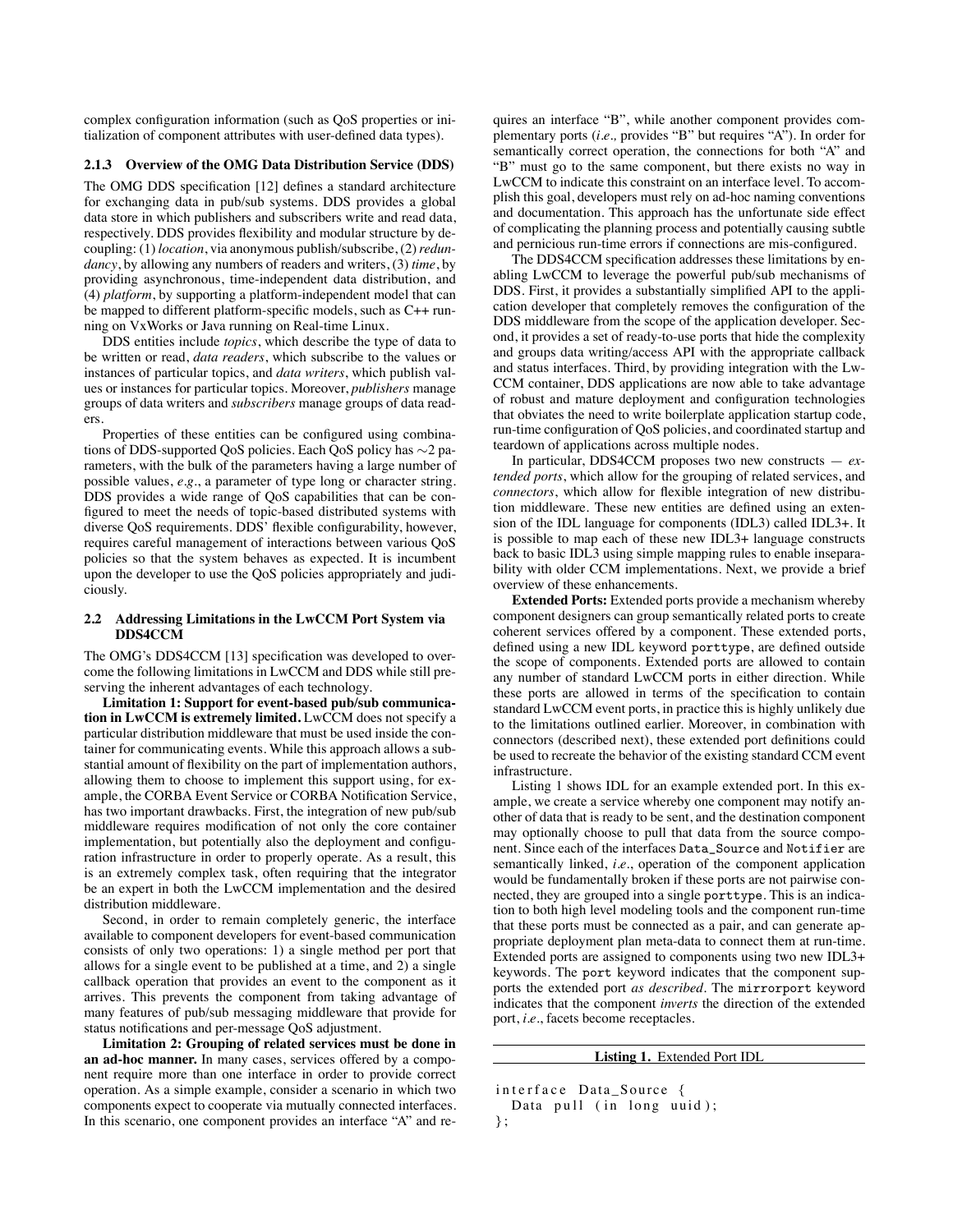```
interface Notifier {
  void data_ready ( in long uuid );
} ;
porttype NotifiedData {
  provides Data_Source data_source ;
  uses Notifier data_ready;
\} :
component Sender {
  port NotifiedData data_out ;
\} :
component Receiver {
  mirrorport NotifiedData data_in ;
\} ;
```
Some extended ports may vary only in the data type used as parameters. In order to avoid the necessity of re-defining an extended port for each new data type, IDL3+ offers a new template syntax that may be used to define services that are generic with respect to data type.

**Connectors:** While the extended port feature described above is quite useful, their power is most suited to providing novel communications mechanisms to components that provide/use those interfaces. In order for the extended ports to provide a coherent interface to a new distribution middleware, such as DDS or the CORBA Event Service, the business logic that supports that abstraction must be contained in some entity. This unit of business logic is called a *connector*. Connectors combine one or more extended ports to provide well-defined interfaces to new distribution middleware or communication techniques between components. In many cases, a single connector will support at least two extended ports, one intended for each "side" of the communications channel. By separating the core communications business logic, these connectors can then be used as COTS components across several applications without requiring modification of the core container code.

Connectors are defined similar to a component, using the new IDL3+ keyword connector. Connectors may contain, of course, one or more extended ports. In addition, they may also support attributes which are intended to be used to assist in runtime configuration, *i.e.* topic names, port numbers, QoS parameters, *etc.*. Finally, connectors also support inheritance which can be used to extend existing connectors with new capabilities. At runtime, instead of creating a new IDL type structure for the connector infrastructure, they are defined as components, deriving their interface from the same CCMObject used by regular components. Indeed, in the IDL3+ to IDL3 mapping, the connector keyword becomes component. This approach is much desirable in that no additional work is necessary in the D&C toolchain to support the deployment and configuration of connectors. Moreover, connector implementations can take advantage of the same Component Implementation Framework that is available to standard LwCCM components and thus can take advantage of advances in services offered by the container.

#### **2.3 Challenges in Integrating LwCCM and DDS**

Although the DDS4CCM specification attempts to address the limitations of individual technologies, realizing an implementation of the DDS4CCM specification is fraught with multiple inherent and accidental complexities explained below:

**Challenge 1: Indicating that a connector implementation has been fully configured, and should be made ready for execution.** After a connector implementation has received all necessary configuration information, it must proceed to create the underlying low-level DDS entities (*e.g.,* DomainParticipant, DataWriter and/or DataReader) that are necessary for correct operation. To accomplish this task, the specification mandates the use of an operation called configuration\_complete on the external connector interface. This operation, however, is not delegated to the connector business logic and thus is insufficient to fully inform the connector implementation of completed configuration. Section 3.1 discusses our approach to resolve this challenge.

**Challenge 2: Reducing D&C-related runtime memory footprint.** The DDS4CCM specification mandates the use of LwCCM Homes (which nominally act as factories for component instances) as the primary vehicle for passing configuration information from the deployment plan to individual connector implementation during deployment. While this approach is certainly functional and sound (and in keeping with the spirit of the LwCCM specification), our experience developing component applications with LwCCM reveals that the home entity often adds very little value to the configuration of individual component, or in this case connector, instances. In most cases, the home implementation is little more than a simple factory that directly instantiates the component and nothing else. Meanwhile, the home instance carries a non-negligible amount of runtime footprint due to the CORBA interface and accompanying home-specific generated container code that is necessary. Section 3.2 discusses our approach to resolve this challenge.

**Challenge 3: Reducing Connector-related runtime memory footprint.** The decision to treat connectors for all intents and purposes as full LwCCM components greatly simplifies the implementation by substantially reducing the number of changes in the core container necessary to support the specification. A consequence of this decision, however, is that the runtime footprint of a LwCCM application using connectors could substantially increase. For example, assuming a deployment where each component instance has an associated connector instance, the number of actual "components" in the deployment is doubled. In memory-constrained DRE systems, this can be a significant impediment. Section 3.3 discusses our approach to resolve this challenge.

**Challenge 4: Supporting Local Interfaces as Facets** All of the extended ports contained in the DDS4CCM specification are defined as "local interfaces". Local interfaces are significantly different from standard CORBA interfaces due to the fact that they are not generated with any of the infrastructure necessary to support remote invocation. As a result, any invocation on these interfaces does not travel through the CORBA internal infrastructure and as such only incurs overhead nominally involved in a virtual method invocation. The problem this strategy causes with the deployment and configuration aspect of LwCCM is very subtle: since these local interfaces lack the necessary remoting code, it is impossible to pass references to these local objects through a standard CORBA interface. Indeed, this behavior is undefined; any attempt to do so will fail and cause an exception to be propagated to the caller. Unfortunately, all of the standard-defined connection methods, including the Component Navigation interfaces used by the D&C tooling to make connections between components rely on being able to retrieve object references to Facets over a standard CORBA interface and pass these references to the receptacle component over a similar interface. Not having an object reference for the extended port implies that the existing D&C tooling cannot be leveraged in a straightforward manner. Section 3.4 discusses our approach to resolve this challenge.

**Challenge 5: Supporting Multiple DDS Implementations** One significant benefit of writing DDS applications using the DDS-4CCM API is that it potentially makes it substantially easier to switch between various DDS implementations. Prior work [16] has shown that differences in the architecture between these different implementations cause them to have different strengths depending on the architecture of the application and hardware environment. Moreover, due to the proprietary nature of most DDS implementations and the different licensing requirements of each implemen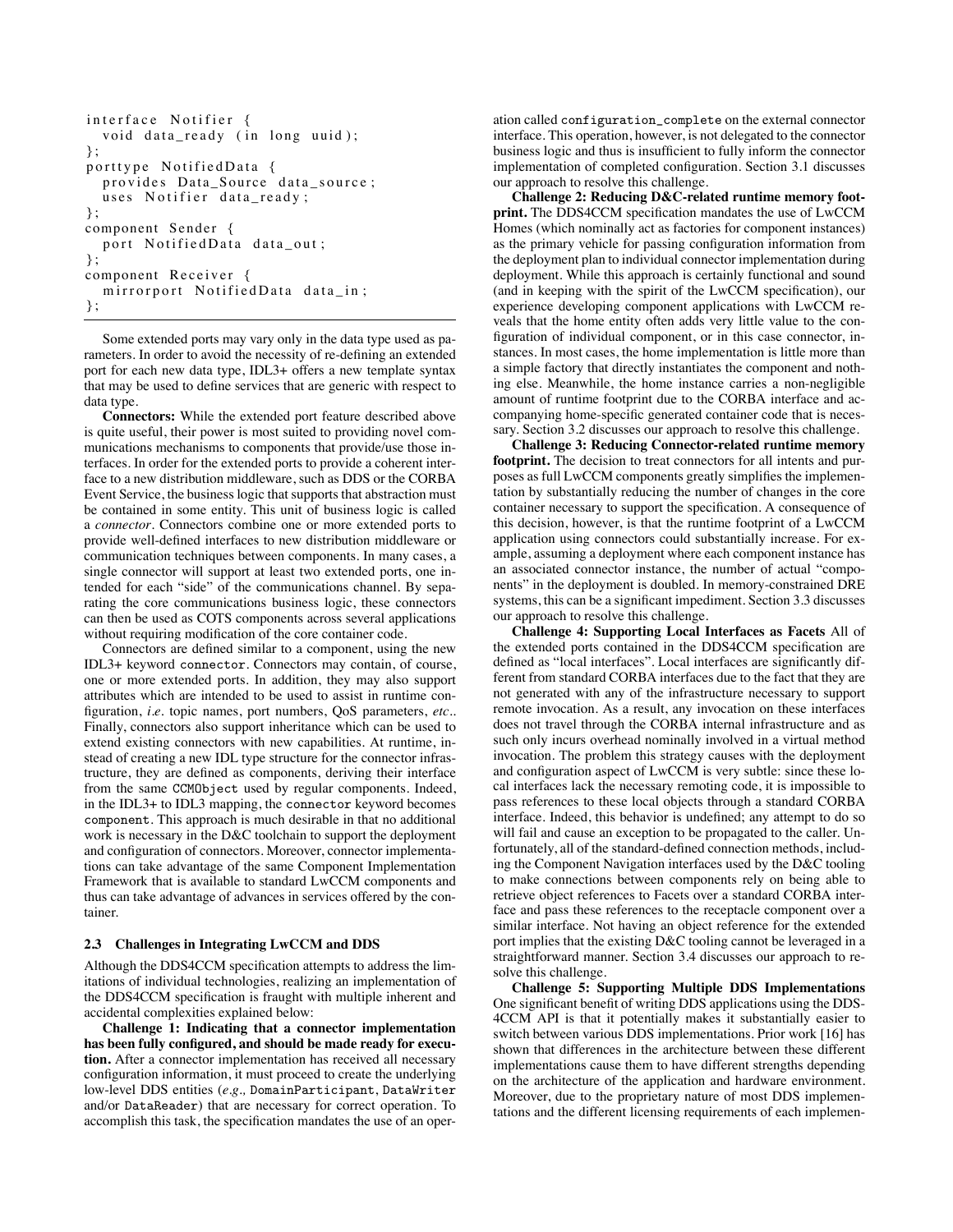tation, the ability to quickly and easily switch the targeted implementation would greatly facilitate the development of COTS DDS components. While it is currently possible to target multiple DDS implementations *at compile time* due to the presence of a standard API, subtle differences in the implementations of these APIs can make this difficult to accomplish. Ideally, any implementation of the DDS4CCM specification would be architected in such a way that the core business logic of the connector is shielded from the differences between DDS implementations. In addition, the connector architecture could make it possible to delay the choice of DDS implementation from compile time to deployment time. Section 3.5 discusses our approach to resolve this challenge.

**Challenge 6: Making it easy for users to define their own connectors** The DDS4CCM specification provides for two connector types that correspond to common DDS usage patterns. The first provides for a state transfer pattern, and is intended to connect "Observable" components that publish state to other "Observer" components that consume that state. The second provides for event transfer connecting supplier components to consumer components. These two connectors, however, are not intended to be the only ones that are supported in the context of the specification. To that end, two "base" connectors are provided that collect the various configuration meta-data as attributes. It is intended that users be able to define their own connectors that are better suited to their usage cases. To support this capability, the code generation techniques should be extensible such that it is easy for users to create their own connectors without having to modify the code generators. Section 3.6 discusses our approach to resolve this challenge.

# **3. Resolving LwCCM and DDS Integration Challenges in DDS4CIAO**

This section describes how we resolved the challenges in integrating LwCCM with DDS described in Section 2.3 by presenting the architectural and design choices made for DDS4CIAO, which is our implementation of the DDS for Lightweight CCM specification outlined in Section 2.2.

## **3.1 Accurate Indication of Successful Connector Configuration**

The central difficulty outlined in **Challenge 1** from Section 2.3 revolves around the final configuration stage of the D&C process. In this case, there lies a crucial phase before the application is "activated", but after it is fully configured. In this portion of the D&C process, the connector business logic must make themselves ready for execution by, for example, instantiating various DDS entities. In Figure 2, which shows the lifecycle stages that connectors and components go through, this is represented by the "Passive" state. Unfortunately, the LwCCM specification currently provides no mechanism to communicate to the connector that it has entered this state; the only notification that is received when the component/connector becomes passive is when the prior state was "Active". To understand the reason for this, it is best to have a grasp of the layout of connectors and components at runtime.

Instantiated connectors consist of two primary pieces. First, there is a "Servant", which consists of the external CORBA interface and connector-specific container code. The Servant has two primary parts to its interface: (1) operations common to all connectors which come from the LwCCM specification (called the CCMObject interface), and (2) operations that result from the ports specified in the IDL declaration of the connector. Second is the "Executor", which contains the actual business logic that implements the connector. Operations on this interface result from two sources: (1) specification-defined lifecycle operations (called the



**Figure 2.** LwCCM Component and Connector Lifecycle Stages

SessionComponent interface), and (2) operations that result from the ports defined for the connector.

The configuration\_complete operation mentioned in Section 2.3 is part of the CCMObject interface but is not, however, present on the SessionComponent interface so it cannot be directly delegated.<sup>2</sup> Unfortunately, the first lifecycle operation that is invoked on the Executor interface after its construction as defined by the LwCCM specification is ccm\_activate. This lifecycle operation, however, must be disjoint from and occur later than configuration\_complete.

One approach to work around this problem is to delay the creation of the DDS entities until the activation phase of the application lifecycle. This is problematic, however, because there exists no guarantee that a connector fragment will be activated *before* its connected component. If a component is activated before its connector and attempts to initiate outbound communication, that communication would naturally fail, potentially causing pernicious and difficult to reproduce errors. The ability for component business logic to receive a notification upon configuration completion but before activation has proven to be useful for components as well as connectors because connectors are anyway treated as components.

As a result, we have created a new interface that may be optionally used to extend the behavior of component executors to be able to receive these notifications. This interface, which we call ConfigurableComponent, uses a variation of the extension interface pattern to avoid changing the standard-defined SessionComponent interface. This new interface is intended to act as a mixin so that the component implementations wishing to receive configuration\_complete will inherit from this in addition to the standard SessionComponent interface. The container, then, when it receives configuration\_complete from the D&C tooling, will attempt a dynamic cast on the component implementation to determine if the operation should be delegated on a per-component basis.

## **3.2 Avoiding D&C-related Memory Footprint**

**Challenge 2**, described in Section 2.3, deals with eliminating unnecessary footprint from the specification-defined deployment and configuration requirements of connectors. DDS4CCM connectors are configured via attributes present in the IDL interfaces defined by the specification, which allow for the fragment to be associated with a particular DDS domain and topic as well as the QoS policies.

Many hardware platforms commonly used for DRE systems remain extremely memory-constrained, so the additional run-time memory footprint imposed by the CCM home is at best undesirable. To avoid this additional overhead, DDS4CIAO provides the capability to install "un-homed" components and connectors. These unhomed components are allocated from simple factory functions exported from their implementation libraries in much the same manner that Homes are already constructed. Component-specific con-

<sup>&</sup>lt;sup>2</sup> This artifact results from the standards specification.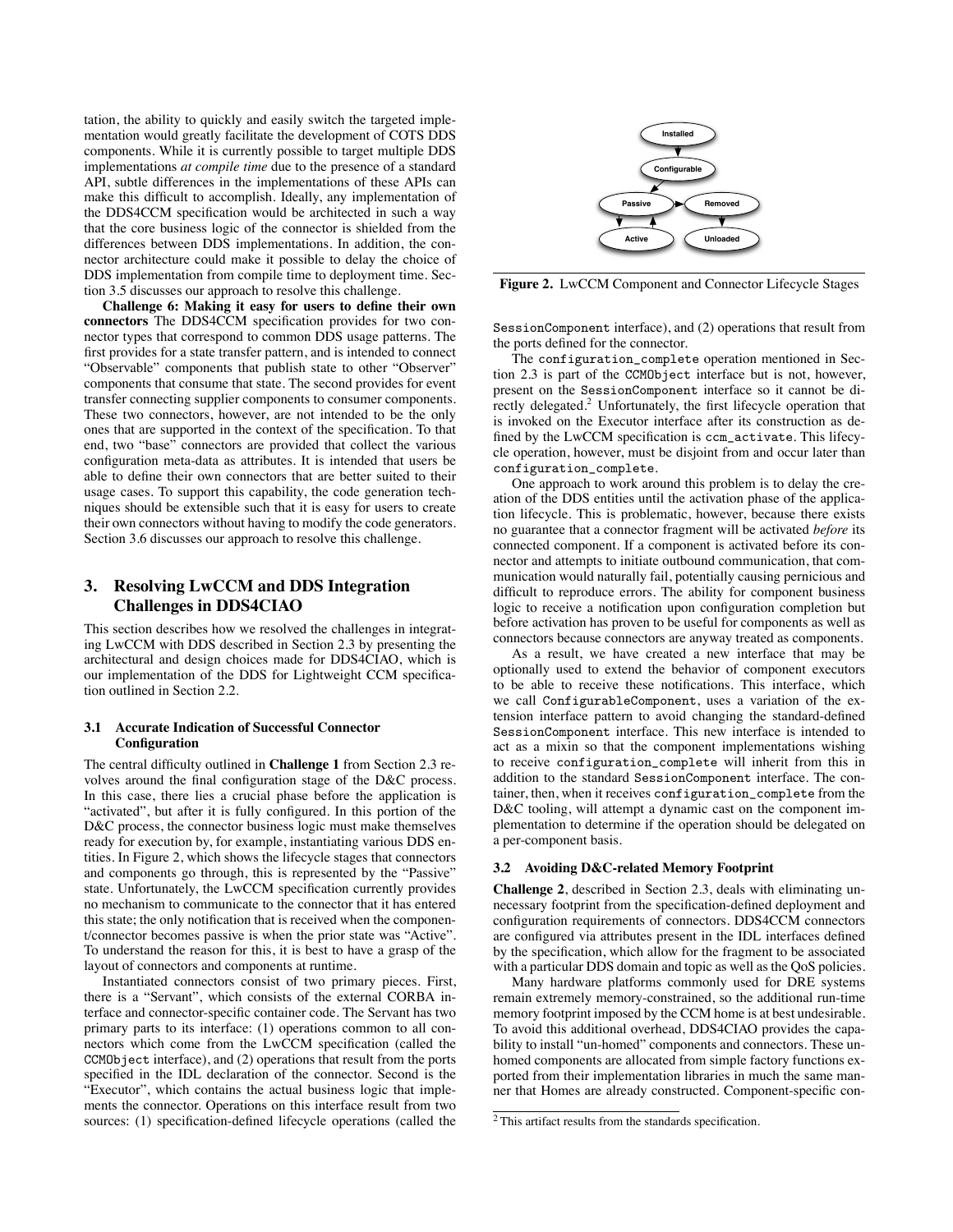tainer code, which is generated automatically from IDL, is then able to interpret the D&C plan meta-data and individually invoke the attribute setter methods on the component.

#### **3.3 Reducing Connector-Related Memory Footprint**

The solution **Challenge 3**, described in Section 2.3, attempts to reduce the runtime footprint of connector implementations. In order to accomplish this goal, we must determine which, if any services that a component requires that are not necessary for connector implementations. Given the limitations of the standard LwCCM event ports described in Section 2.2, it is highly unlikely that these inflexible port types would be used in the context of a connector indeed, the extended port/connector infrastructure could be used to fabricate replacement infrastructure. Moreover, the DDS4CCM specification makes no use of the existing event infrastructure, making it an apt candidate for removal.

As a result, we sought to remove the event infrastructure from the connector infrastructure in such a way that it would still be present for standard components that may need to interface with legacy systems. In this case, there are two pieces to the event support in DDS4CIAO: (1) the base classes that provide support to the component-specific generated container code, and (2) the component-specific generated container code itself, which includes a component-specific context that provides services to the component business logic. The first portion of the event support — the base classes described above were split into two pieces — a *connector* base and a *component* base. The container base contains all necessary functionality for component and connectors minus the LwCCM event support. The necessary plumbing LwCCM event support is contained in the component base, which derives from the connector base. This way the code generation infrastructure can choose to omit support for the event infrastructure if desired by selecting a different base class for the generated code. Our approach makes this artifact configurable.

## **3.4 Supporting Local Facets**

The solution to **Challenge 4** outlined in Section 2.3 is threefold. First, and most obviously, the Navigation and Introspection implementations generated for components with local facets and receptacles had to be modified to suppress any knowledge of these local ports. While this approach solves the issue of undefined behavior from trying to marshal one of these local object references, it also completely removes any standards-based mechanism by which a connection can be made by either the D&C tooling or any user attempting to use the Navigation interfaces. To address this undesired effect, a new connection API was created in the private interface to the CIAO container (which is our LwCCM implementation) that is used directly by the D&C tooling. This API accepts as arguments the string identifiers of two component endpoints as well as port names, and is able to use these to obtain references to the local Executor objects directly and create a connection without needing to marshal any local references over standard interfaces.

In order to make use of this new API, however, the D&C tooling needs an annotation on the connection meta-data so that it can be made aware that it should not attempt to use the standard Navigation API to make the connection. The data structure in the deployment plan that contains connection information encodes the type of connection (*e.g.*, Facet vs. Receptacle) as an enumerated value. While this enumeration could be extended to identify a new connection type (*i.e.*, LocalFacet), we endeavored to minimize changes to specification-defined types. The connection data structure does contain a section where requirements for deployments can be described using name/value pairs. This section would ordinarily be used to enumerate hardware capabilities or resources required by the connection. In this case, we require that any local facet connected be annotated with a requirement on the container, namely that it provide support for local facets — when the D&C tooling encounters this annotation it assumes the connection to be local.

#### **3.5 Ensuring Portability of DDS4CIAO Implementation**

As described in **Challenge 5** from Section 2.3, we would like to ensure that the design of the infrastructure is maximally portable in order to easily support implementations from multiple DDS vendors. This goal is complicated by the fact that despite the presence of a standard C++ language mapping, there are subtle and pernicious differences between the actual implementations of these mappings. Moreover, there exist also subtle behavioral differences between implementations that complicate source-level compatibility, *i.e.*, generated type-specific constructs such as DataWriters and DataReaders may have different namespaces and naming conventions, and indeed the same may be true of the entire API.

We addressed this challenge by using three approaches. The first approach targets the API that we wrote the implementations of the DDS4CCM basic ports against. The DDS specification, in addition to the widely supported C/C++ language binding, also has a language binding that maps the API into IDL interface definitions. This language binding is not widely implemented, but provides a promising vehicle for implementing portable DDS business logic in the context of the DDS4CCM basic ports. Since we are using the same IDL code generator as with the rest of the CIAO infrastructure, we can ensure that the APIs we are using to implement these ports are consistent.

Much of the work for supporting different DDS implementations then can be accomplished by providing an implementation of this IDL language binding. At first glance, this may seem a daunting proposition — however, this binding consists of only about 36 interfaces, many of whose functions may be directly delegated to the native implementation. The remaining problem with using this IDL-based approach is reconciling the differences between the CORBA types that are part of the IDL language mapping and the data types used natively by the DDS implementation. While this conversion could be handled inside the vendor-specific implementation of the IDL language binding, this approach would incur potentially expensive data copies. Fortunately, many DDS implementations provide a CORBA compatibility layer that allows them to directly use types generated by the IDL compiler.

#### **3.6 Connector Code Generation**

Generating code for user-defined connectors is the focus of **Challenge 6** from Section 2.3. Our experience developing code generators for our CORBA and LwCCM implementations has shown us that it is eminently undesirable to embed large amounts of business logic in generated code. This is largely due to the difficulty of maintaining and extending the code generators themselves. If there is a bug, modification, or extension to be made, this effort often involves at least two engineers — one who is familiar with the middleware or problem at hand, and another who is familiar with the process of extending and modifying the code generator. In addition to the extra personnel requirements, it often substantially increases the amount of time to test these changes, as not only does the initial proposed modification needs to be be tested (typically supplied to the code generation engineer as a handcrafted generated file), but also the final changes to the code generator and resulting modified output. For the same reason, this accidental complexity of the code generation process impedes the ability of users to create their own DDS4CCM connectors.

In order to avoid these accidental complexities, we designed the code generation infrastructure from the outset to contain zero DDS-4CCM business logic and to be extensible **without** the need to modify the code generator to add new connector implementations. The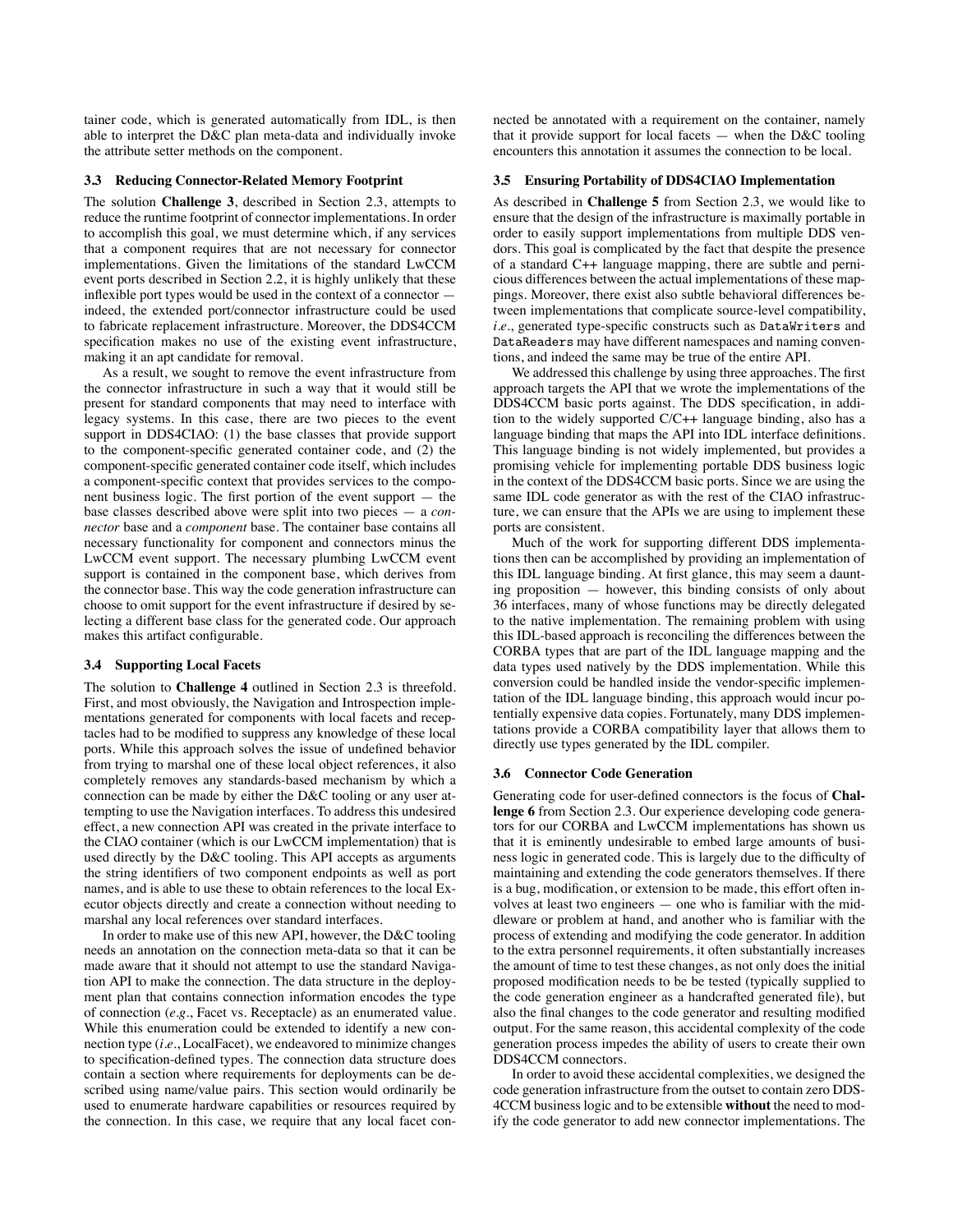first, and most obvious step given the presence of parameterized modules from Section 2.2, was to leverage C++ templates for the implementations of the basic and extended DDS4CCM port types. Using C++ templates in this case allowed us to make generic two very important parts of the implementation — first, the core DDS-4CCM business logic contained in the basic and extended DDS-4CCM ports, but also the IDL wrapper (described in Section 3.5) around our target DDS implementation. These IDL wrappers require access to type-specific DDS entities (*e.g.* DataWriters and Data Readers) that are created by the code generation infrastructure that is part of the DDS implementation itself.

Connector implementations, then, are really a collection of template instantiations for the various basic and extended ports that are contained in their interface definition along with some configuration glue code. While we could certainly generate the source code for these connector implementations, that would still represent an obstacle to novel connector creation. Connectors themselves may contain a nontrivial amount of configuration business logic that interprets the values of attributes on the connector interface. As a result, if a user were to define a new connector with new configuration attributes, they would be required to modify the code generator to be able to use their new connector.

To address this concern, we elected to make connector implementations template classes as well. This allows the code generator for DDS4CCM to be extremely simple. In effect, the result of the code generation process is a header file that contains a set of C++ traits [10] which specify the properties necessary to use a particular IDL data type. These properties largely consist of the names of type-specific entities that are generated from the DDS infrastructure. These traits are then used to create concrete template instantiations of any required connector implementations. By default, we generate instantiations of the standard DDS4CCM connectors the State and Event connectors described in Section 2.3. If a user defines their own connector in IDL, the code generator emits an include of a header file whose name derives from the name of the connector in IDL, and a concrete instantiation of a template class whose name is similarly derived. While the user must then provide an implementation of this template class, this is substantially less effort than would be required to modify the code generator.

## **4. Experimental Results**

This section outlines two key empirical observations of the DDS4- CIAO implementation described in Section 3 which cover two important goals outlined in Section 1. First, in Section 4.2, we quantify the impact that the code generation capabilities of DDS4CIAO have on the development and maintenance of DDS-enabled applications. Second, in Section 4.3, we characterize the overhead that DDS-enabled applications must pay in terms of latency when using the DDS4CIAO abstraction versus using the DDS API directly.

#### **4.1 Experimental Scenario**

All results described below were obtained using a simple "pingpong" application. We chose a simple example since the business logic of the application is not important to evaluate the qualities of DDS4CIAO. Rather we are interested in understanding the overhead, if any, of the integration of LwCCM with DDS. In this application, an instance struct containing an octet sequence of a configured length and a sequence number would be written to the DDS data space by a "Sender". The instance would arrive at a "Receiver" entity, after which a new instance of the struct would be published on a separate topic with an identical sequence number but a zero length octet sequence. The "Sender", upon receipt of the second message, repeats the process with a new sequence number up to a specified number of iterations.

Two versions of this application were produced. The first uses the native C++ DDS API, with all customary error checking included. In the second version, the "Sender" and "Receiver" were each implemented as CIAO components and used DDS4CIAO to interface with the DDS middleware.

#### **4.2 Evaluation of Code Generation**

To evaluate the effectiveness of the code generation techniques described in Section 3.6, the implementation source files from the experimental scenario outlined in Section 4.1 were analyzed with the SLOCCount [15] tool. This is a program which counts physical Source Lines of Code (SLOC), and uses a number of heuristics to discard any whitespace and commenting present. For the purposes of this evaluation, only implementation source files were counted, discarding header files containing only class definitions. The reason for this is that header files for the DDS4CIAO implementation are largely generated automatically based on the class interfaces.

The results from this tool are summarized in Table 1. If only the total SLOC for the native programs and the component implementations are compared, DDS4CIAO shows only a nominal improvement over that of the native implementation. It is important to consider, however, that the DDS4CIAO implementation contains a large amount of generated class skeletons which are created from the IDL interface descriptions from the component automatically (SLOC for which is shown in the "DDS4CIAO Generated" column of the table). When these lines of code are subtracted from the total for the DDS4CIAO implementation, the improvement becomes substantially more dramatic. In the case of the Sender component, the improvement is on the order of 50%, and for the receiver the difference is an order of magnitude. The reason for this discrepancy is the Sender programs — both native and DDS4CIAO — contains a substantial amount of code in common to measure latencies and calculate/display results.

**Table 1.** Comparison of Source Lines of Code

| Compo-<br>nent | Native<br>Lines | DDS4CIAO<br>Total | DDS4CIAO<br>Generated | DDS4CIAO<br>Actual |
|----------------|-----------------|-------------------|-----------------------|--------------------|
| Sender         | 643             | 560               | 211                   | 349                |
| Receiver       | 293             | 28                | 18                    |                    |

#### **4.3 Evaluation of the Overhead of DDS4CIAO**

To evaluate the overhead due to abstraction over the native DDS API introduced by the DDS4CIAO implementation, the experimental scenario described earlier in Section 4.1 was used to evaluate the latency performance using a recent commercial DDS implementation and DDS4CIAO 0.8.3. Each configuration was executed for 1,000 iterations each with payload sizes along powers 2, from 16 to 8192 bytes. Each experimental run was executed in two transport configurations: once using UDP and again using Shared Memory transport. The experimental testbed consisted of Dell Optiplex 755 computers, with an Intel E4400 CPU, 2GB of RAM, and gigabit network connections.

The results for the experimental runs with the UDP transport protocol are shown in Figure 3, which compares the average latency for each payload size, and Figure 4, which compares the minimum latency results for each payload size. These results show that for this transport protocol, the average latencies are nearly identical. Figure 5 shows the results from the experimental runs configured with the shared memory transport. This average latency result shows that the DDS4CIAO abstraction introduces approximately a four percent overhead over the native implementation for the shared memory transport. The best case results for the shared memory experiment are shown in Figure 6.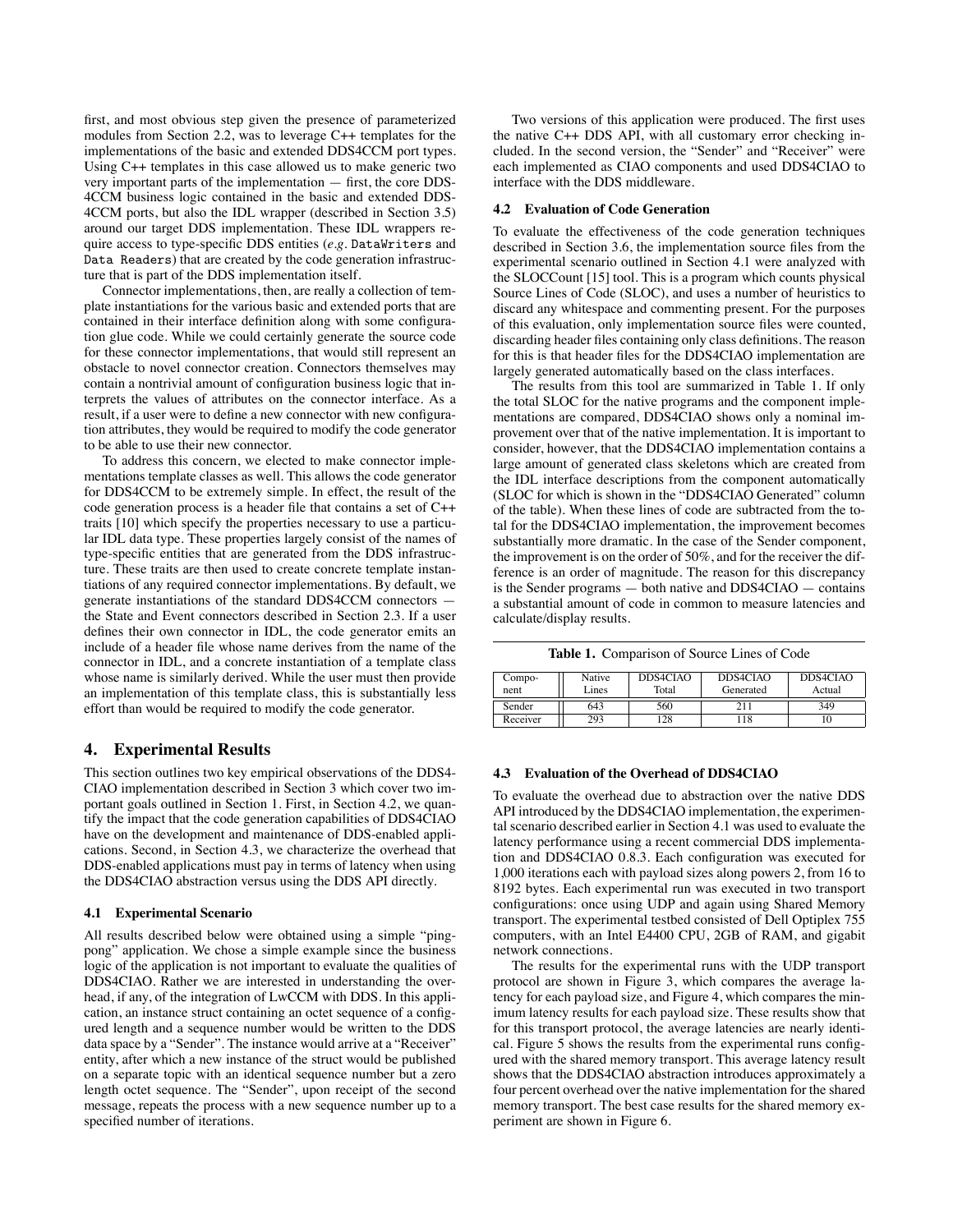

**Figure 3.** Ping Latency Average with UDP



**Figure 4.** Ping Latency Minimum with UDP



**Figure 5.** Ping Latency Average with Shared Memory

Table 2 summarizes the standard deviation of the experimental runs for both UDP and shared memory. These results show that the DDS4CIAO abstraction does not introduce additional jitter over the native implementation.

## **5. Related Work**

This section compares our research on component-based DDS with related work.

**PocoCapsule** [8] is an Inversion of Control container based on the Dependency Injection (DI) design pattern. This component framework allows developers to use "Plain Old C++ Objects" (POCO) that have been decorated with PocoCapsule macros that allow the loading of these C++ classes into a PocoCapsule container. DDS4CCM and DDS4CIAO differ in several important aspects from PocoCapsule. First, DDS4CCM—and LwCCM in general are industry standards that have language bindings defined for many programming languages. Second, PocoCapsule still requires some amount of low-level glue code in the component business



**Figure 6.** Ping Latency Minimum with Shared Memory

| Table 2. Standard Deviation For All Experiments |                   |                   |                   |                    |  |  |
|-------------------------------------------------|-------------------|-------------------|-------------------|--------------------|--|--|
| Size                                            | UDP               | <b>CIAO UDP</b>   | Shared            | <b>CIAO</b> Shared |  |  |
| 16                                              | $11.\overline{3}$ | 12.4              | 17.7              | 18.4               |  |  |
| 32                                              | 12.4              | 9.4               | 15                | 14.2               |  |  |
| 64                                              | 12.5              | $\overline{12.6}$ | 15.5              | 9.9                |  |  |
| 128                                             | 13.3              | $9\overline{3}$   | 16                | 10.4               |  |  |
| 256                                             | 6.2               | 13.1              | 15.9              | 12.6               |  |  |
| 512                                             | 12.3              | 11.2              | $\overline{11.6}$ | 8.8                |  |  |
| 1024                                            | 14.7              | 8.1               | 15.7              | 12.1               |  |  |
| 2048                                            | 12.7              | 4.3               | 15.5              | 14.8               |  |  |
| 4096                                            | 7.1               | 13.7              | 15.3              | 10.8               |  |  |
| 8192                                            | 12.1              | 177               | 15.1              | 14.4               |  |  |

logic. Third, the DDS for PocoCapsule implementation currently only uses CORBA local interfaces to simulate small parts of the DDS API, and hence is not operable with standard-compliant DDS implementations.

**Simple API for DDS (SimD)** [2] uses C++ templates and template meta-programming to provide a simpler API for DDS that reduces the amount of infrastructure-related code required for DDS applications by an order of magnitude. Using SimD, a simple DDS application can be written in only 4 source hand-written lines of code, instead of dozens lines of code using the native API. While SimD reduces the complexity of the boilerplate code required for DDS applications, it differs substantially from DDS4CIAO in that it does not address run-time deployment and configuration capabilities provided by DDS4CIAO. Moreover, it has not yet been proposed as a standard.

Researchers at Real-Time Innovations, Inc [1] propose extensions to the DDS API to allow declarative configuration of DDS entities via an XML file that is interpreted at run-time. The application then queries the DDS middleware to obtain a particular DataReader or DataWriter that has been configured already with a domain and topic binding and QoS settings. While their work improves the state-of-the-practice in standards-based DDS application configuration, its capabilities are not as extensive as DDS4CCM and DDS4CIAO. First, our existing D&C tooling provides coordinated installation of application implementations and startup across multiple nodes. Second, the connector infrastructure developed for DDS4CIAO allows integration with other distribution middleware, such as CORBA, TENA, JMS, or even socket based network programs. Third, the decoupling provided by the DDS4CIAO implementation enables the selection of DDS implementation at deployment time.

**SOFA** [3, 4] is a component model with an integrated D&C framework that provides remote communication capabilities via a connector infrastructure similar in spirit to that which is part of the